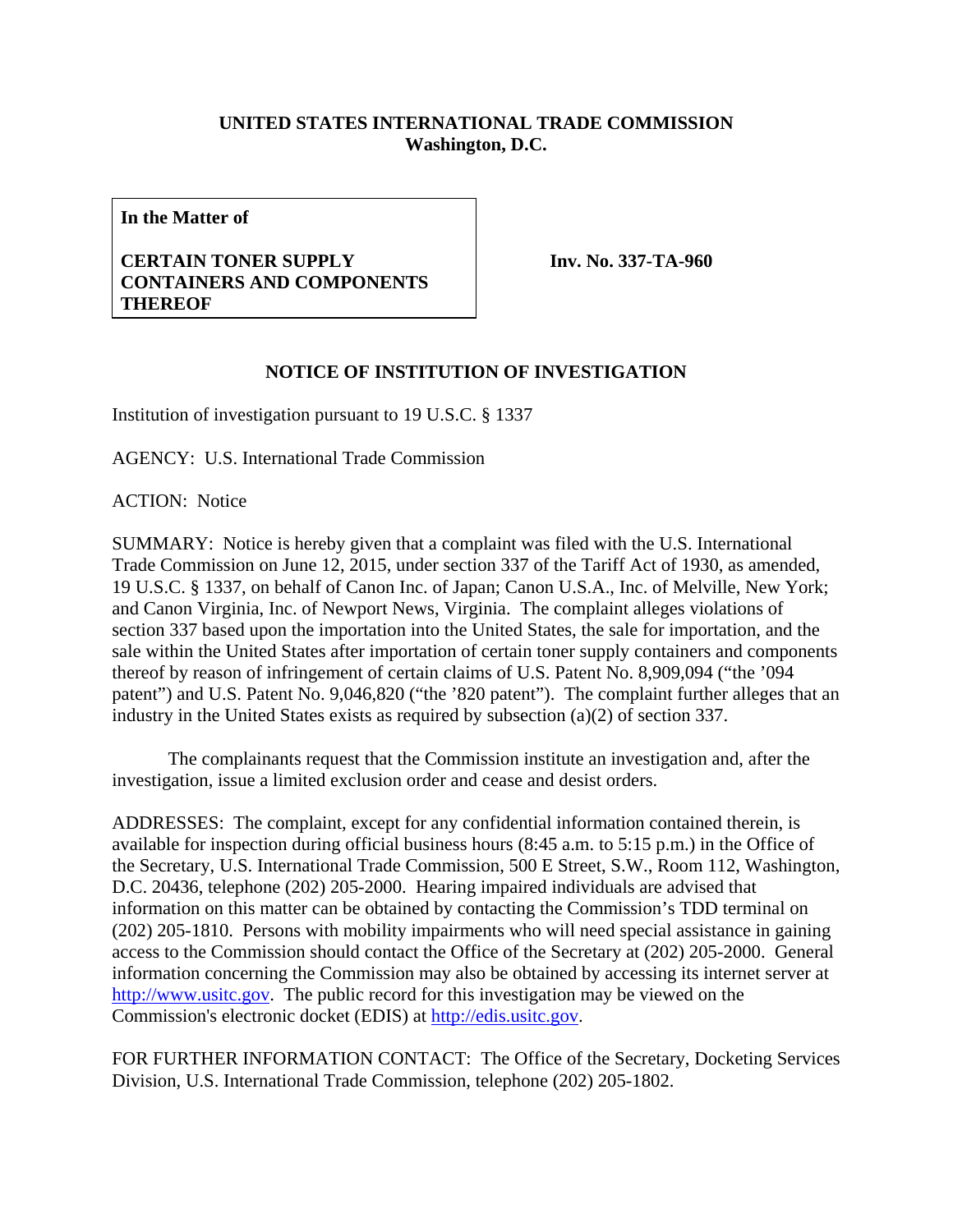AUTHORITY: The authority for institution of this investigation is contained in section 337 of the Tariff Act of 1930, as amended, and in section 210.10 of the Commission's Rules of Practice and Procedure, 19 C.F.R. § 210.10 (2015).

SCOPE OF INVESTIGATION: Having considered the complaint, the U.S. International Trade Commission, on July 9, 2015, ORDERED THAT –

 (1) Pursuant to subsection (b) of section 337 of the Tariff Act of 1930, as amended, an investigation be instituted to determine whether there is a violation of subsection  $(a)(1)(B)$  of section 337 in the importation into the United States, the sale for importation, or the sale within the United States after importation of certain toner supply containers and components thereof by reason of infringement of one or more of claims 1, 7-9, 11, 16-18, 29, and 38 of the '094 patent and claims 1, 7-9, and 16 of the '820 patent, and whether an industry in the United States exists as required by subsection (a)(2) of section 337;

 (2) For the purpose of the investigation so instituted, the following are hereby named as parties upon which this notice of investigation shall be served:

(a) The complainants are:

Canon Inc. 30-2, Shimomaruko 3-chome Ohta-ku, Tokyo 146-8501 Japan

Canon U.S.A., Inc. One Canon Park Melville, NY 11747

Canon Virginia, Inc. 12000 Canon Boulevard Newport News, VA 23606

 (b) The respondents are the following entities alleged to be in violation of section 337, and are the parties upon which the complaint is to be served:

> General Plastic Industrial Co., Ltd. 50 Tzu-Chiang Road Wu-Chi Town, Taichung County Taiwan

Color Imaging, Inc. 4350 Peachtree Industrial Blvd., Suite 100 Norcross, GA 30071